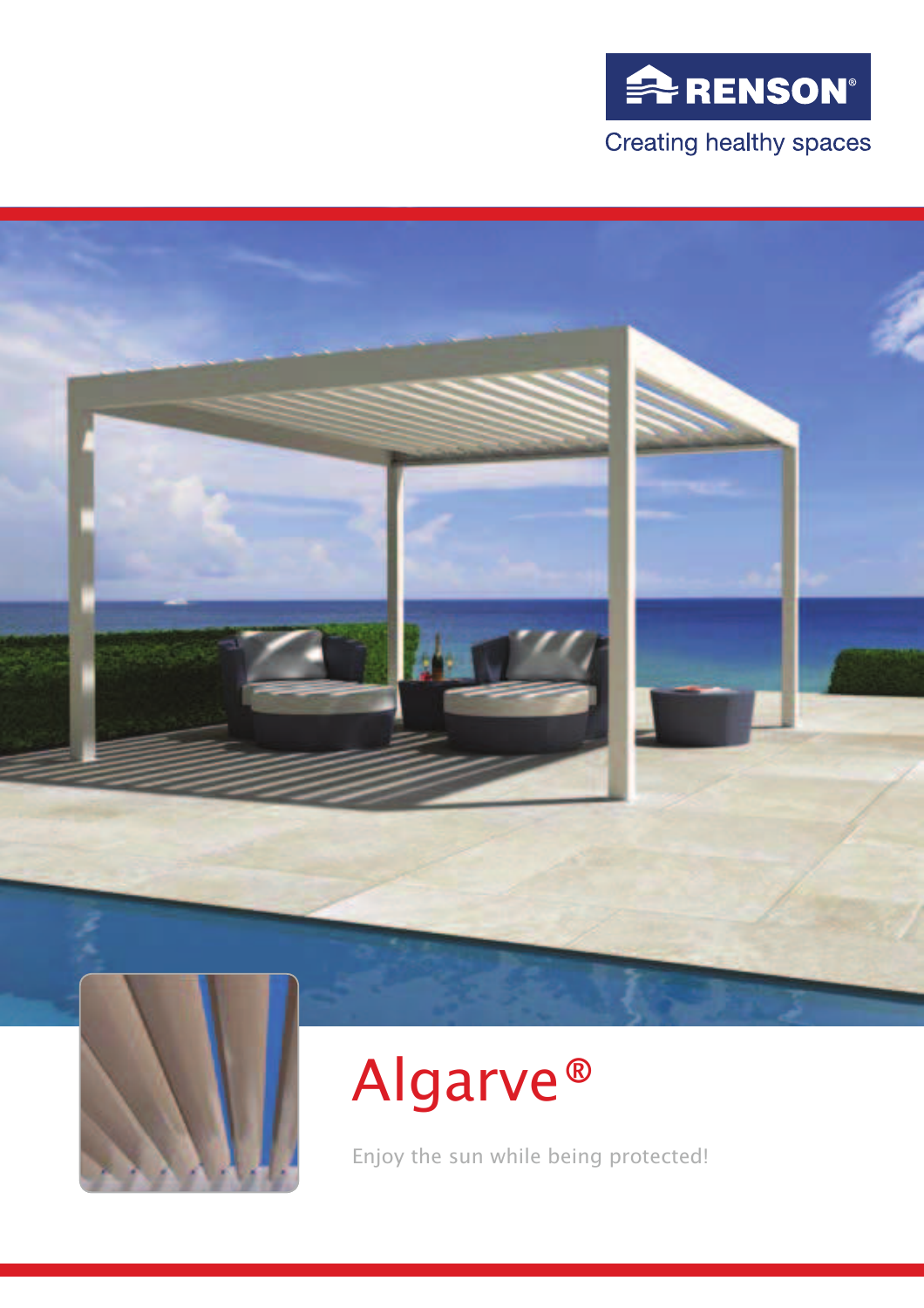

*In open position: adjustable sun protection and ventilation*



## Extend the Summer!

This simple and practical terrace covering offers a sunprotection roof system based on rotating blades.

The extruded aluminium blades rotate up to 150° and thus enable you to decide how much sunprotection and/or ventilation you require.

When closed, the blades form a waterproof roof in normal showers. A gutter system drains the rainwater away towards the columns.

Given its elegant and light design and availability in the full range of RAL colours, the Algarve® fits in with any building style: contemporary, traditional or modern.

The Algarve® forms part of the RENSON® Healthy Outdoor Concept®.

*The Healthy Outdoor Concept® offers comfort at 3 levels:*

- A supply of fresh air and protection against the wind and rain ensuring physical comfort.
- The wind and sunprotection prevents overheating and cooling, thus ensuring thermal comfort.
- The front and sides can be closed off by means of mobile translucent elements, thus offering comfort as a result of visual contact with the environment.



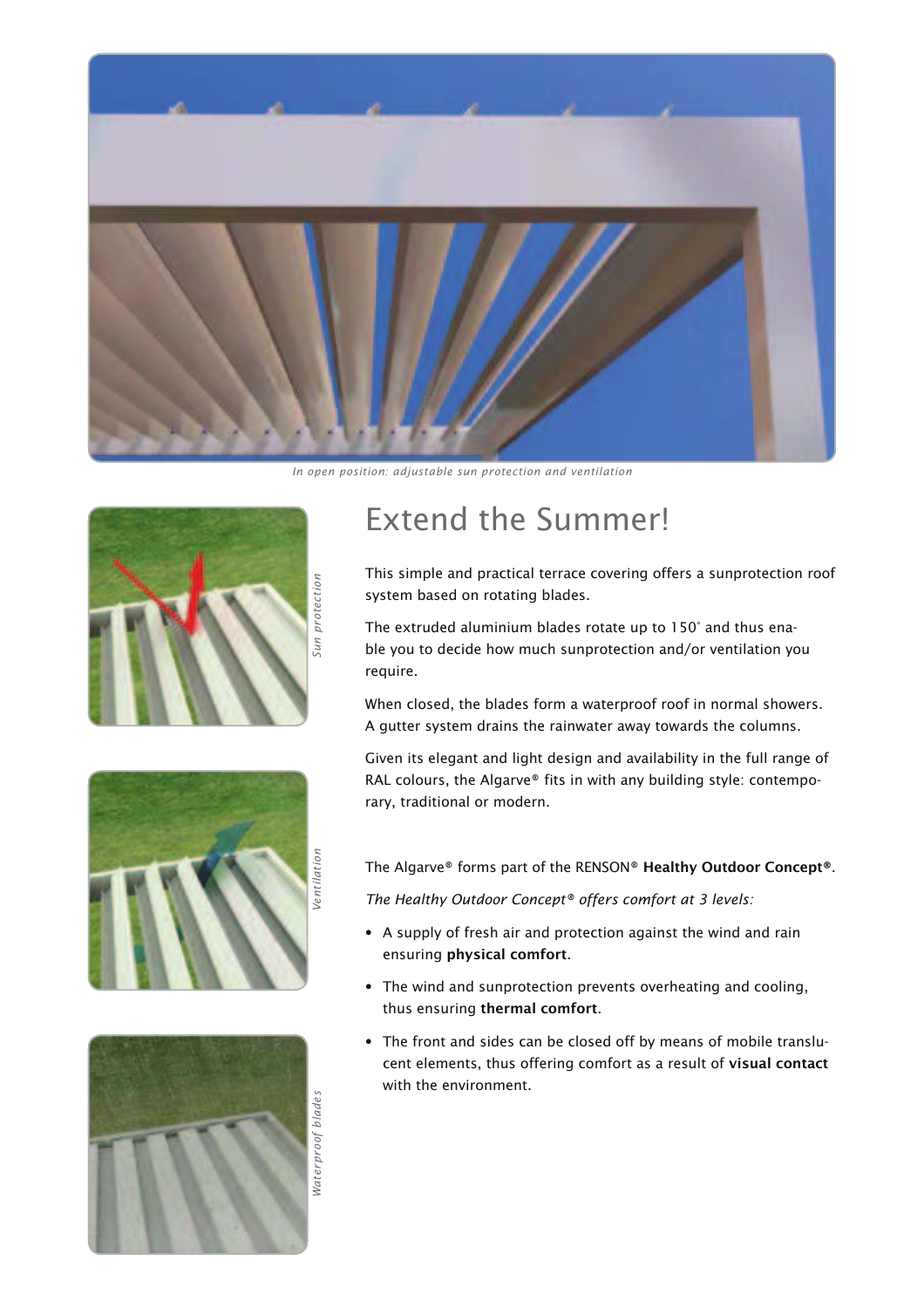

*In closed position: the waterproof blades offer a beautiful, even and smooth finish below*

## Product Benefits

- The rotating blades provide sunprotection and ensure the necessary cooling and ventilation.
- The furniture underneath the blades is also protected, even when the blades are opened up after a rain shower; the blades are designed in such a way that the water is drained sideways.
- The Algarve® includes a gutter which drains the water away from the blades into the columns.
- User-friendly
- Quiet operation
- High-quality finish
- Easy maintenance due to durable materials
- Can be combined with our Beam® fitted with Heat® and Sound®



- Private homes
- Business premises, e.g. catering establishments
- Building projects: rest homes, offices, schools, etc.
- Newbuild and renovation